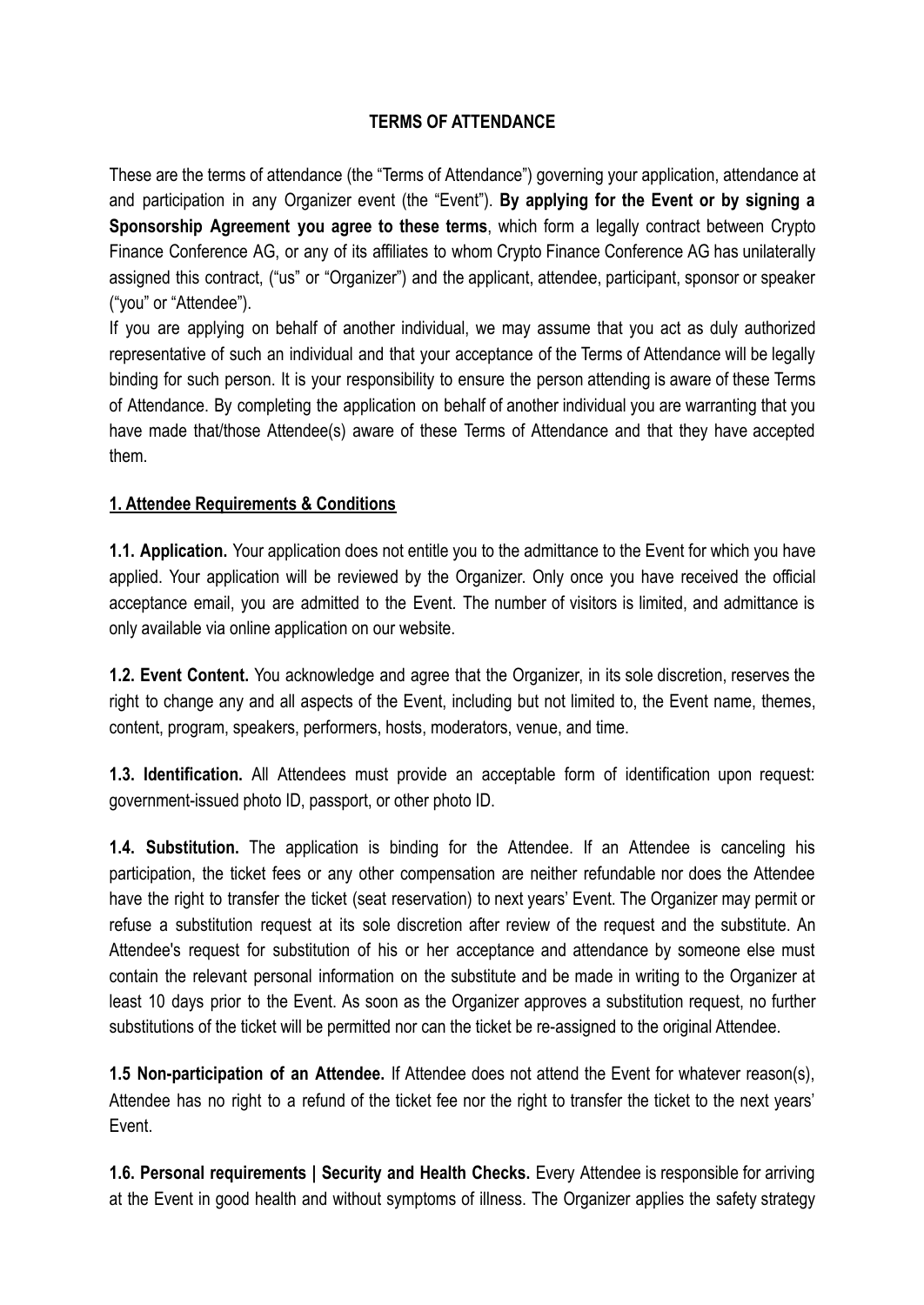for the Event, which is applicable at the time of the Event. The Organizer does not take any responsibility, if an Attendee is unable to travel to Switzerland and | or St Moritz and | or participate at the Event due to not compliance with the applicable safety strategy and | or applicable safety regulations in force, nor will the Organizer compensate an Attendee financially and | or in other ways, should an Attendee accrue and | or incur any costs related to complying with any and all applicable safety regulations in force.

**1.7. Denial of Admission**. The Organizer reserves the right to deny the admission to the Event on the grounds of valid reasons. Examples of valid reasons are: obviously intoxicated condition of a visitor, offensive or inappropriate clothing or behavior or the carrying of dangerous objects (weapons, pyrotechnic, intoxicants and others), symptoms of contagious diseases or conditions established by the venue where the Event is held, non-compliance with the applicable safety strategy and | or applicable safety regulations in force (cf. Section 1.6). **In case of a denial of admission based on a valid reason,** the Attendee shall not be entitled to a refund of the ticket fee or any other compensation incurred **by the Attendee in connection with the Event.**

Furthermore, the Organizer does not take any responsibility, if an Attendee is unable to travel to Switzerland and | or St Moritz and | or participate at the Event due to not compliance with the applicable safety strategy and | or applicable safety regulations in force, nor will the Organizer compensate an Attendee financially and | or in other ways, should an Attendee accrue and | or incur any costs related to complying with any and all applicable safety regulations in force.

#### **1.8. Badge and personal entry card**

- a) Admission to the Event is only granted with a valid badge and a personal entry card. The badge and the personal entry card have to be presented at the entrance. Attendee badges and the personal entry card must be worn respectively be presented at all times in the Event areas.
- b) The Organizer reserves the right to use the uploaded profile picture of the application for the badge and | or the personal entry card.
- c) In case, the Attendee loses his or her badge and | or the personal entry card during the Event, he or she may purchase an additional badge and | or the personal entry card for CHF 250 from Organizer, by presenting themselves to the main registration desk and showing proper identification. If the Attendee loses his/her badge and I or the personal entry card a second time, he/she will be denied access to the Event.
- d) In case the Attendee swaps his or her badge and | or the personal entry card during the Event, he/she will be denied access to the Event and denied admission for any future Events.

**1.9. Other Non-Admissions**. Except as set forth in Section 1.7, in case of denial of admission despite a valid badge and | or the personal entry card, the Attendee will receive a ticket refund. The Attendee shall not be entitled to any other compensation for costs and expenses or any damage claims (including but without limitation to travel expenses or the cost of accommodation).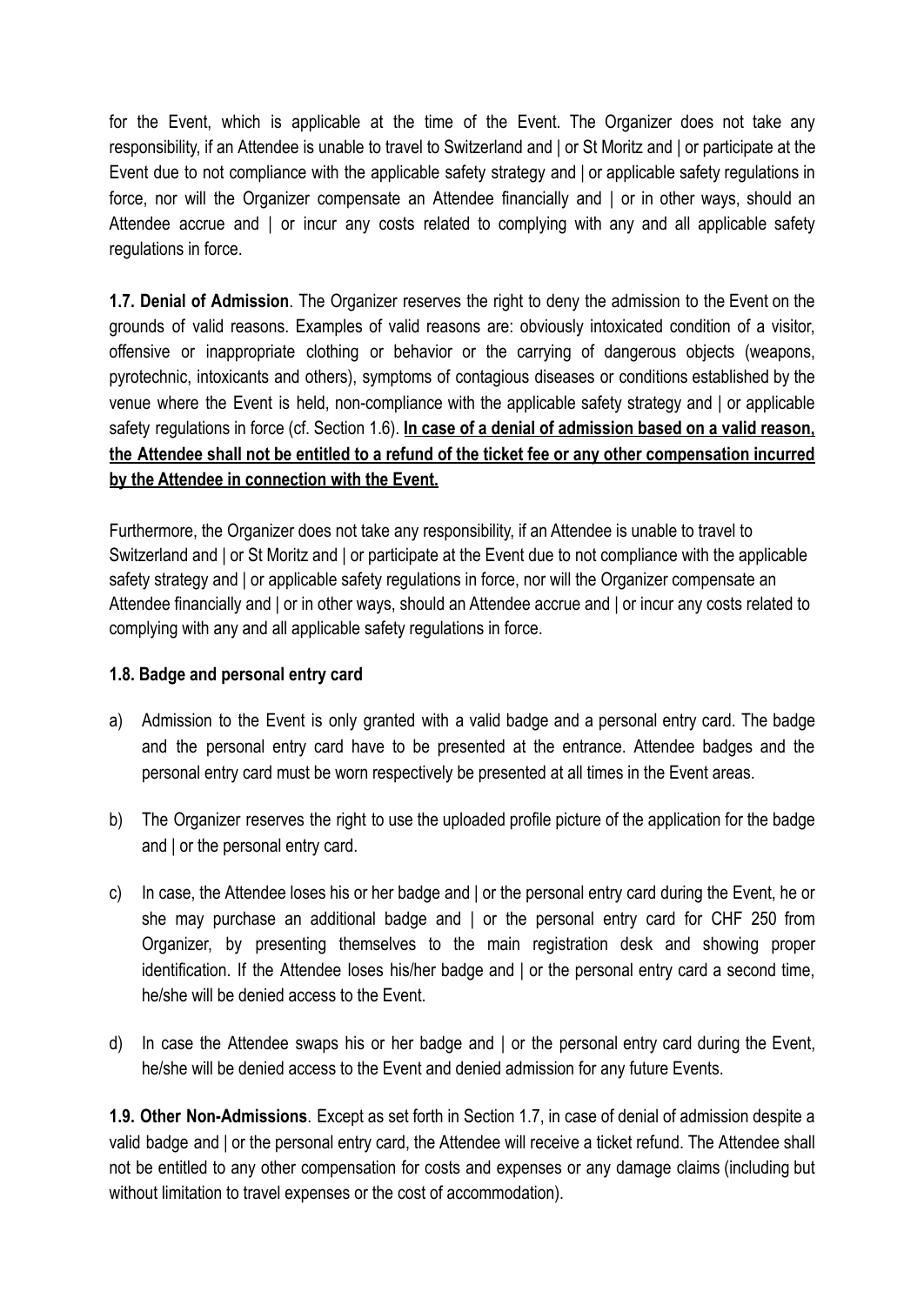**1.10. Exclusion.** Organizer reserves the right to exclude, in its sole discretion, any prospective Attendee from applying for or attending the Event. Organizer reserves the right to cancel, in its sole discretion, the Attendee's acceptance upon refund of the admission fees paid to Organizer, provided, however, that if the Attendee's acceptance is canceled for violating these Terms of Attendance, Organizer may retain any or all fees paid.

**1.11. Travel Visa Requirements.** It is the sole responsibility of the Attendee to take care of any government visa requirements. Attendees who require an entry visa should schedule sufficient time for the application procedure. Attendees should contact their nearest embassy or consulate to determine the appropriate timing of their visa applications. The Organizer will not contact embassies and consulates on behalf of visa applicants or provide any other assistance relating to visa issues. Failure to obtain a visa in advance of the Event does not constitute a valid basis for obtaining a refund.

# **2. Admission Fees & Costs**

**2.1. Payment.** The payment of the applicable fees for the Event is due upon submission of your application. If such payment is insufficient, delayed or declined for any reason, the Organizer may delay or refuse the review of the application and shall have no liability whatsoever.

**2.2. Taxes.** The fees may be subject to sales tax, value added tax, or other taxes and duties which, if applicable, will be charged in addition to the fees as indicated on the application forms.

**2.3. Payment Method.** Fees may be paid in fiat and, as indicated on the application forms, in Bitcoin, Ethereum or other means of payment.

**2.4. Other Costs.** Any and all costs associated with your application and attendance (including, but without limitation to, travel and accommodation expenses) shall be borne solely by the Attendee, and Organizer shall have no liability for such costs, even if the Event is canceled or your admission to the Event is denied for any valid reason.

### **3. Cancellation of the Event**

### **3.1. Force Majeure.**

**3.1.1. Cancellation in full.** The Event may be cancelled in full at any time before the start of the Event without prior notice due to any Act of God or Force Majeure, including, with-out limitation, weather, fire, flood, labor dispute, epidemics, pandemics, dis-ease outbreak, public health crisis, state of emergency, earthquakes; wars; civil or military disturbances; acts of terrorism; sabotage; strikes; riots; power failures, transport obstructions, accidents; acts of civil or military authority; acts of government; or inability to obtain necessary labor, material, equipment or transportation; or similar cause beyond control of the Attendees or Organizer.

**3.1.2. Cancellation in part.** The Event may be cancelled in part at any time before or after the start of the Event without prior notice due to any Act of God or Force Majeure, including, with-out limitation, weather, fire, flood, labor dispute, epidemics, pandemics, dis-ease outbreak, public health crisis, state of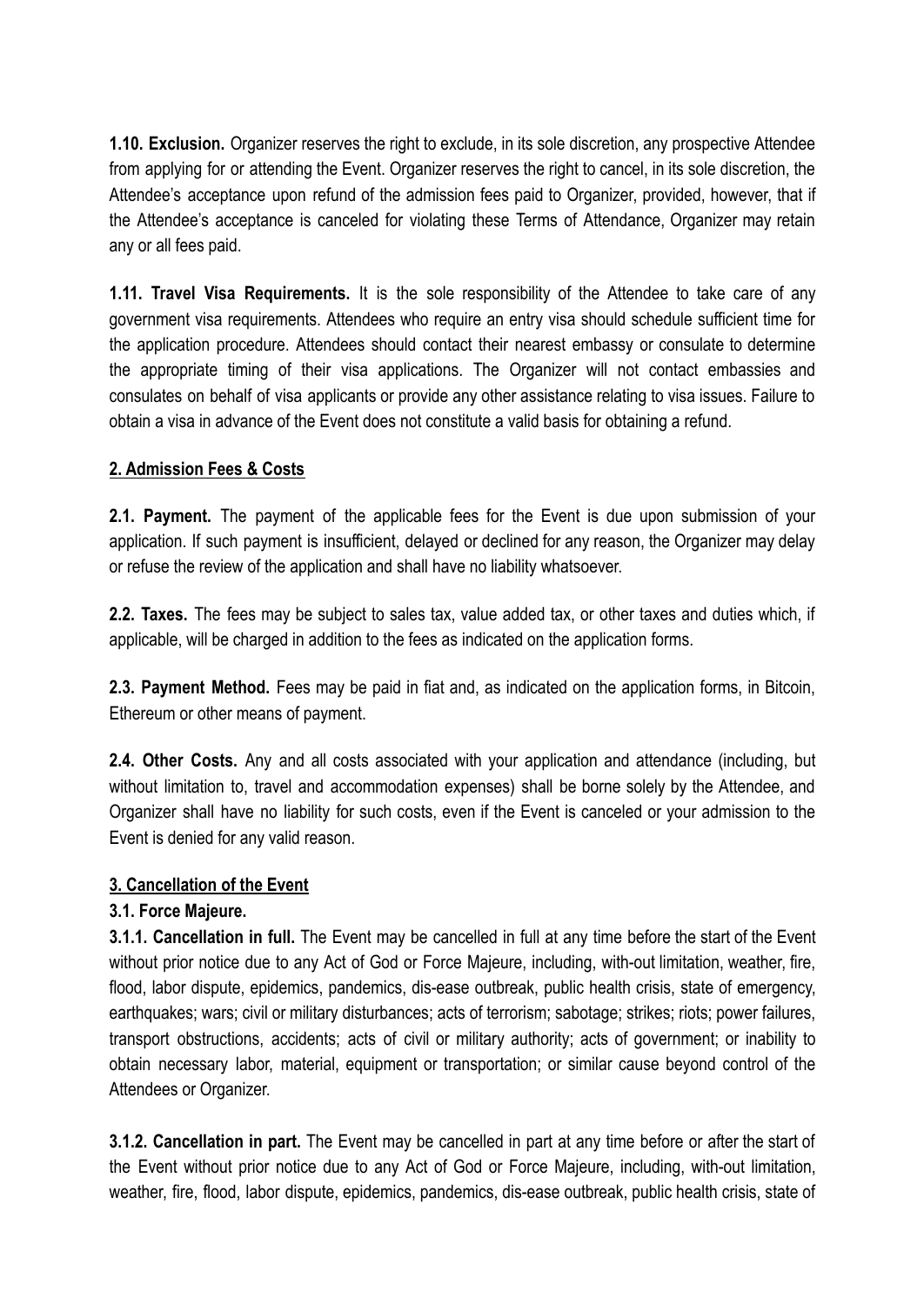emergency, earthquakes; wars; civil or military disturbances; acts of terrorism; sabotage; strikes; riots; power failures, transport obstructions, accidents; acts of civil or military authority; acts of government; or inability to obtain necessary labor, material, equipment or transportation; or similar cause beyond control of the Attendees or Organizer.

# **3.2. Cancellation.**

**3.2.1. Cancellation in full.** In case of the cancellation of the Event in full for any of the reasons set forth in Section 3.1.1, the Attendee is entitled to transfer the seat reservation to next years' Event but not to a refund of the admissions fee paid or any other compensation incurred by the Attendee in connection with the Event.

**3.2.2. Cancellation in part.** In case of the cancellation of the Event in part at any time before or after the start of the Event for any of the reasons set forth in Section 3.1.2, the Attendee is entitled to a partial refund as follows:

- If the Event is canceled on the first day of the Event Attendee shall be entitled to a partial refund in the maximum amount of 25 % of the ticket fee.
- If the Event is canceled on the second day of the Event Sponsor shall be entitled to a partial refund in the maximum amount of 10 % of the ticket fee.
- If the Event is canceled on the third day of the Event Sponsor shall not be entitled to a partial refund.

# **3.3. Change of Site, Day | Time or Program.** The Organizer reserves the right to:

- a) change the site to another site within 100 km of the original site in case holding the Event at the original site is no longer possible or reasonable;
- b) change day(s) or time(s) of the Event in case holding the Event on the original day or time is no longer possible or reasonable. In such case, the Event will be rescheduled to the next available day or time;
- c) change the program of the Event in whole or in part for any reason. A shortening or extension of the program is possible even after the start of the application process. Attendees must accept such changes as well as any program delays.

The Organizer shall use commercially reasonable efforts to communicate the change of site or day | time as soon as possible on its website as well as on social media.

If any of the events set forth in this Section 3.3 occurs, the Attendee is not entitled to a refund of the ticket fees and | or any other compensation and | or to transfer the seat reservation to next years' Event.

### **4. Image Rights / Right to Event Content**

**4.1. Use of Likeness.** By attending the Event you acknowledge and agree to grant and hereby grant Organizer the right at the Event to record, film, photograph, or capture your likeness in any media now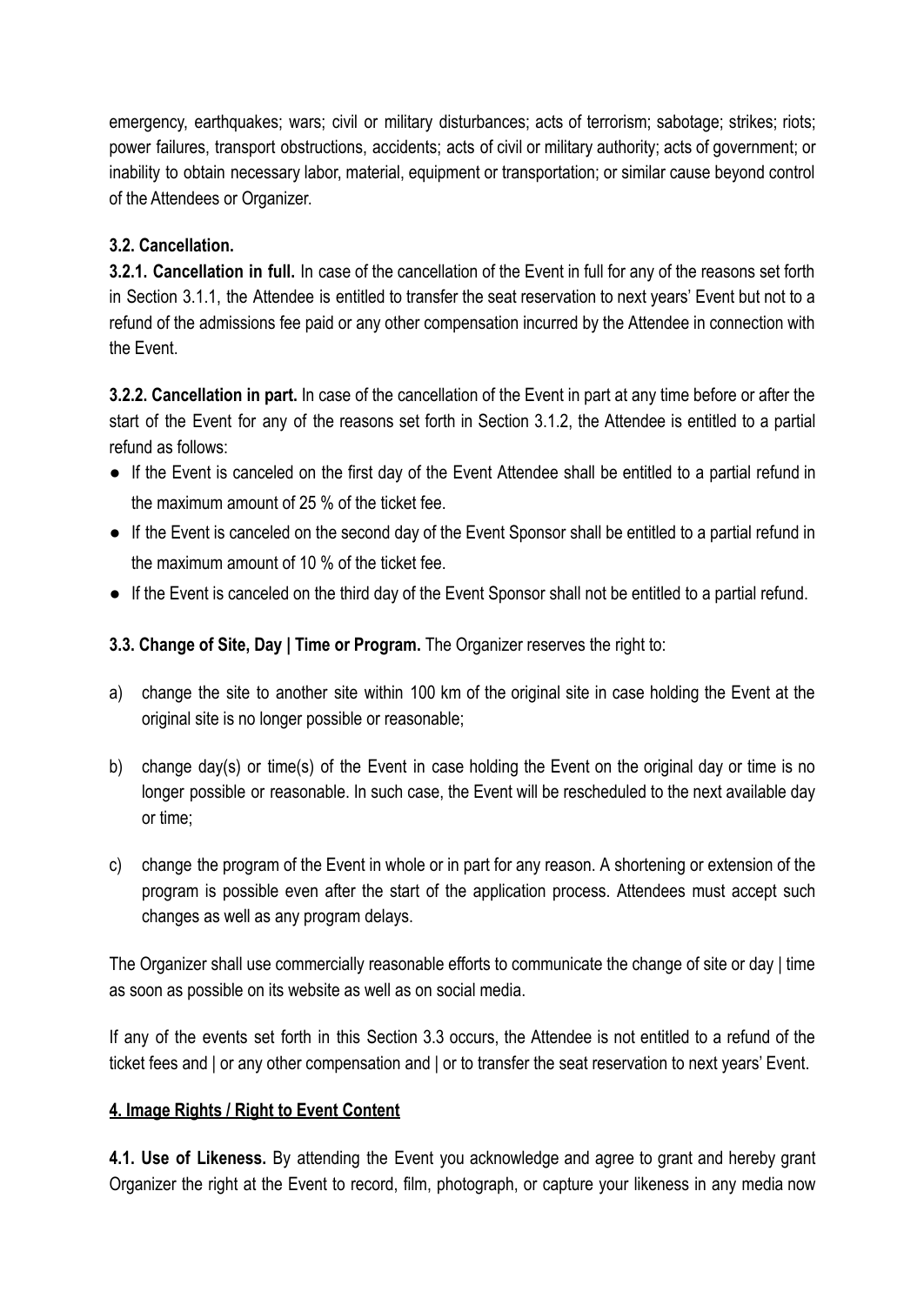available or hereafter developed and to distribute, broadcast, use, or otherwise globally to disseminate, in perpetuity, such media without any further approval from you or any payment to you. This grant to Organizer includes, but is not limited to, the right to edit such media, the right to use the media alone or together with other information, the right to offer the media for sale to other attendees and the general public, and the right to allow others to use or disseminate the media.

**4.2. No Right to Event Content.** With the exception of any rights existing before the Event, you shall not have or acquire any right to any presentations, discussions, inventions, designs, plans, names, technologies or ideas expressed, discussed or conveyed during the Event. any use of copyrighted material by the Attendee shall be limited to those specifically authorized in writing in such material. In absence of such specific authorization, the Attendee may not use any copyrighted material for any purpose without the copyright owners explicit written consent.

**4.3. Collection and Use of Data.** By applying for the Event you acknowledge that the Organizer is required and allowed to collect and process personal data (if necessary for contact tracing) of you and you confirm that you have read the Data Protection Policy.

### **5. Event Rules**

**5.1. General Rules.** You must comply with all applicable laws, rules, regulations and orders of governmental authorities and the rules established by the Organizer and the owner or operator of the facility where the Event takes place. You must follow all instructions given by the Event staff, staff and agents of the facility owner or operator, and the security service.

**5.2. Commercial Actions by Attendees**. Any and all commercial activities by the Attendee, including but without limitation to sales, advertisement or solicitation of business from other Attendees or exhibitors, are prohibited, except with the prior written consent of the Organizer.

**5.3. Disruptive Conduct.** You acknowledge and agree that Organizer reserves the right to remove you from the Event if Organizer, in its sole discretion, determines that your presence is illegal or your presence or behavior create a disruption or safety issue for yourself or others, or hinder the Event or the enjoyment of the Event by other attendees. Event staff, speakers, sponsors, and/or exhibitors,

**5.4. Misuse of Badge and | or the personal entry card.** All badges and | or the personal entry card is the property of the Organizer and must be returned to the Organizer upon request. Attendees wearing falsified badges and I or the personal entry card and I or sharing or swapping badges and I or the personal entry card will be immediately removed from the Event and banned from future Events. Organizer considers such conduct to be trespassing and fraudulent and will report violators to law enforcement authorities. If such conduct is discovered after an Event, violators will be invoiced according to onsite registration pricing and will be required to pay their invoice in full in order to avoid being reported to law enforcement authorities. You shall not sell, trade, transfer, or share your badge and | or the personal entry card or complimentary code unless you have obtained Organizer's prior written consent. If Organizer determines that you have violated this policy, Organizer may cancel your badge(s)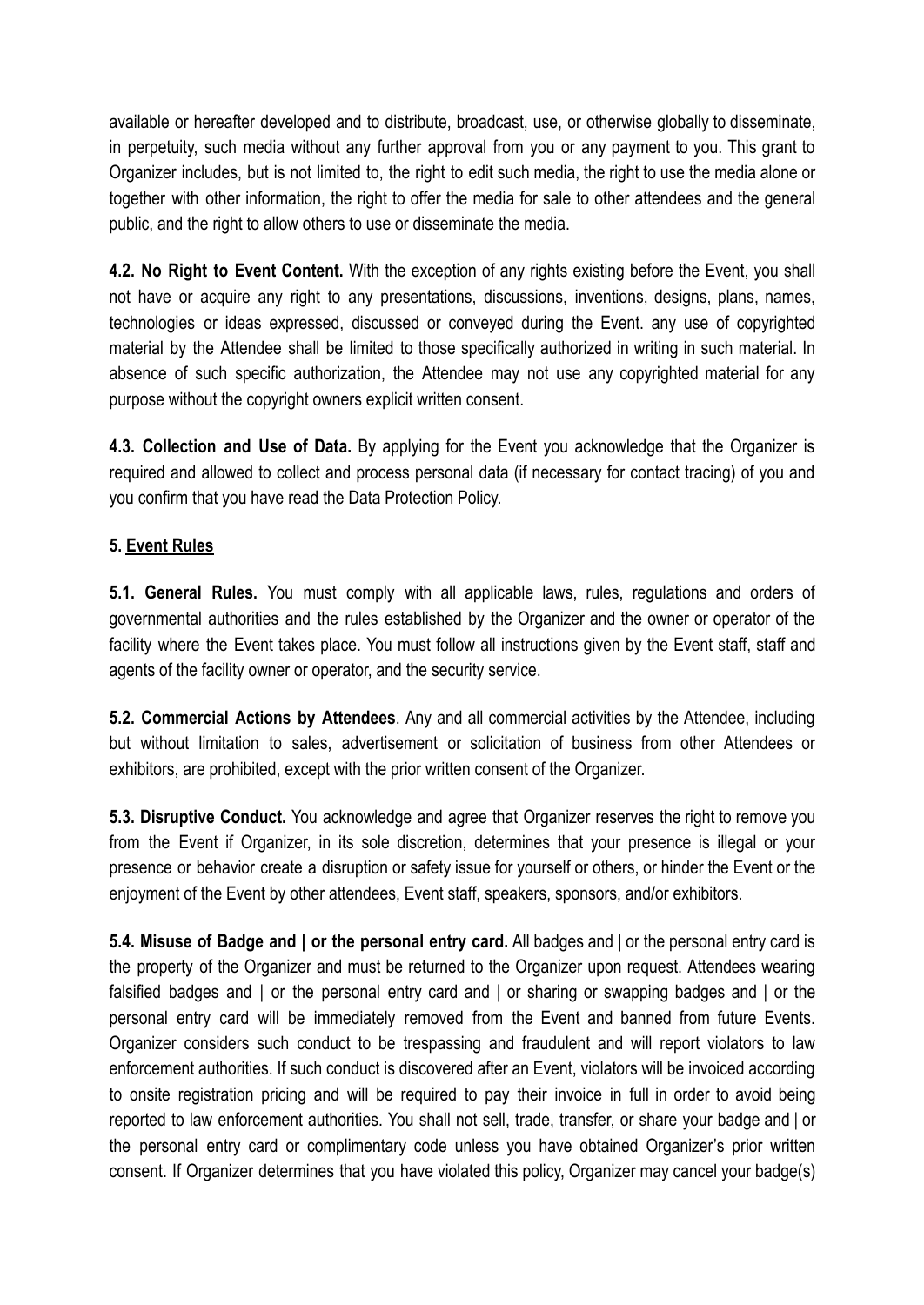and | or the personal entry card, report you to law enforcement authorities and ban you from future Events.

**5.5. Photography, Recording, Live Streaming, and Videotaping.** Attendees may not record, broadcast, live stream or videotape any sessions at Organizer Events. Attendees may take pictures within the show for personal use. Any use of such pictures for any other purposes, including without limitation commercial purposes, is strictly prohibited.

**5.6. No Disparagement.** Attendee agrees not to disparage or defame, or slander directly or indirectly in any media, Organizer or any associates, employees, agents, shareholders, assigns or contractors of Organizer, or any attendees, speakers, sponsors, or any other parties associated with the Event.

### **6. Limitation of Liability & Indemnification**

Organizer is responsible for the administrative organization of the Event solely. Organizer assumes no responsibility for, makes no statement (whether implied or express) on the content or information presented or opinions expressed or products, services or investments offered at or during the Event. In particular, by the invitation or admittance of any Attendee, speaker or other partner, Organizer makes no statement (whether implied or express) or recommendation with regard to such Attendee, speaker or other partner, his/her statements and opinions or the services or investments offered or the business conducted by him/her. If and to the extent you consider to make an investment decision at or during the Event, you do this on your own risk and based on consultation with your own investment advisors. Neither Organizer nor its shareholders, officers, directors, employees, agents, independent contractors or representatives shall be responsible for any injury, loss, or damage, including any circumstances for special, incidental, indirect, consequential (including but not limited to lost opportunities or profits), or punitive damages, that may occur to Attendee or to Attendee's agents, employees, affiliated personnel, officers, directors, shareholders, contractors or representatives or any of their property, businesses, or other activities from any cause whatsoever, prior to, during, or after or otherwise in connection with the Event, and any such liability shall be waived to the fullest extent. To the extent such waiver is not fully enforceable under applicable law, such liability shall not exceed the fees paid by the respective Attendee.

By registering for the Event, Attendee assumes all such risk and expressly releases, and agrees to indemnify, defend and hold harmless, Organizer and its shareholders, officers, directors, employees, agents, independent contractors and representatives from all claims for such loss, injury, or damages. Furthermore, Attendee releases and discharges Organizer and its shareholders, officers, directors, employees, agents, independent contractors and representatives from all liabilities arising out of, or in any way related to, the selection, rejection, or removal of Attendee to or from the Event and enforcement of the Terms of Attendance. Attendee also hereby agrees to indemnify, defend and hold harmless Organizer and its shareholders, officers, directors, employees, agents, independent contractors and representatives, from and against any and all losses, damages, suits, claims, causes of action, liabilities, expenses, costs and attorneys' fees incurred, arising out of, resulting from Attendee's infringement of the